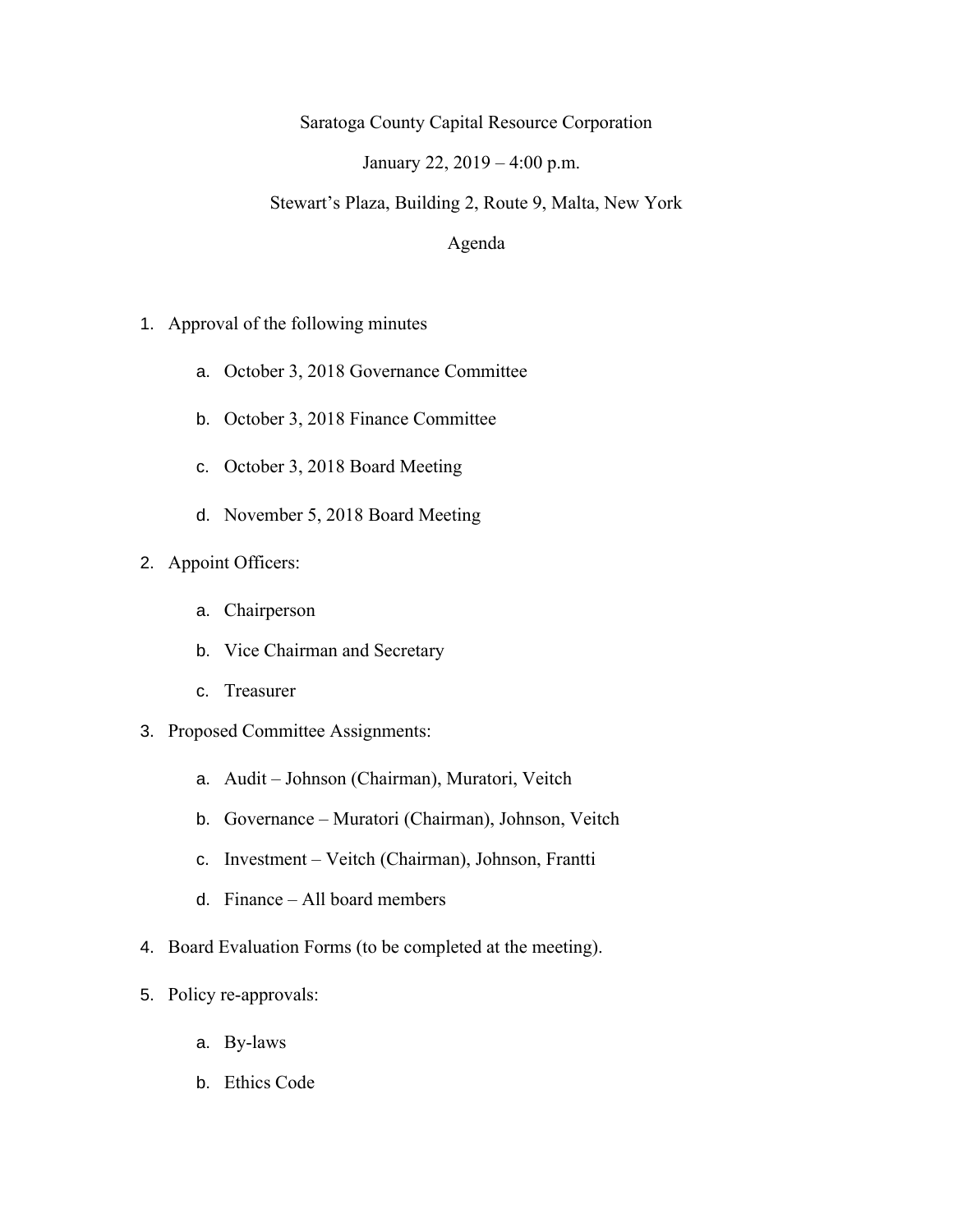- c. Internal Controls/Financial Management Statement
- d. Investment Policy
- e. Mission Statement
- f. Procurement Policy
- g. Property Disposition Policy
- h. Whistle Blower Policy
- i. Conflict of Interest Policy
- 6. Review of Financial Reports as of December 31, 2018
- 7. Review of Budget Report as of December 31, 2018
- 8. Schedule of Indebtedness December 31, 2018
- 9. SCCRC activity 2013-2018
- 10. Invoices for approval:

Lori Eddy, Secretarial services - \$250.00

Jeffrey Reale, CFO services - \$350.00

Lemery Greisler, Counsel services \$275.00

WebInstinct \$336.00 (annual maintenance), \$30.00 (updates), \$60.00 (updates)

Saratoga County Chamber of Commerce membership dues \$495.00

Chamber of Southern Saratoga County membership dues \$318.00

Raymond O'Conor \$132.25 (Saratoga County Chamber dinner \$125.00, postage \$7.25)

- 11. Insurance policy renewals
- 12. Annual audit preparation